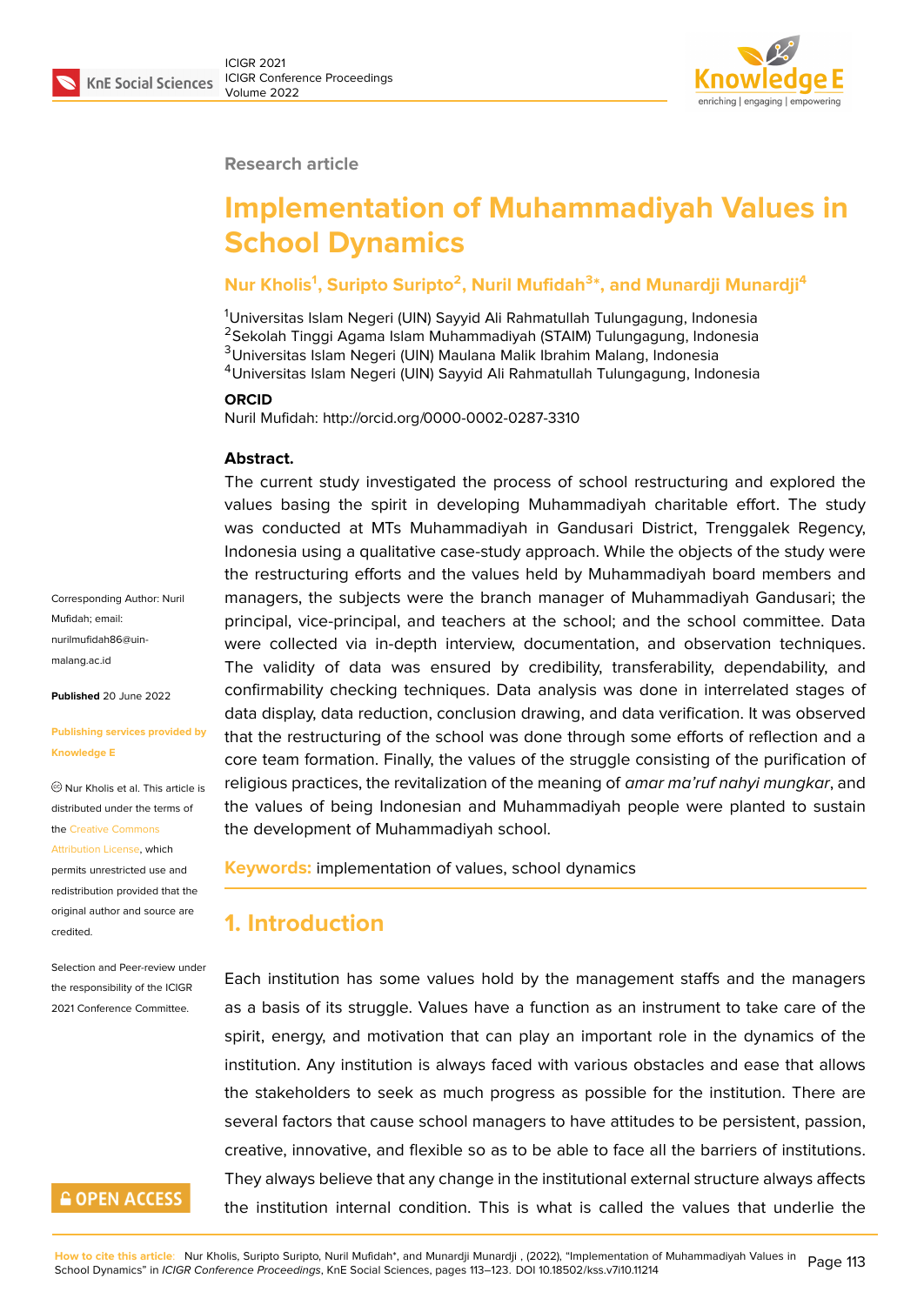thoughts, attitude patterns, and behaviour patterns in maintaining the institution of Muhammadiyah [1].

Values are beliefs being struggled, a source of energy, and movers. Values can come from the teachings of religion, social institutions, philosophy of life, and the demands of life. They can for[m](#page-9-0) the basis for the formulation of the norms of life of individuals and / or groups within the wider community and society. Norms also become the reference in formulating the behavior of an individual person and / or group of people where they know what may and may not be done so that life becomes more orderly and better [2]. Values and norms can be divided into two, namely; absolute and relative values and norms. Absolute values and norms derive from religious teachings, while relative values and norms derive from the knowledge, thought, and experience of the individual [pe](#page-9-1)rson and/or group of people which serve as the basis of common life.

Attitudes and behaviors of individuals or groups usually are based on their values, norms, and subjective beliefs which determine what other people want us to do [3]. The synergy between certain attitudes with the norms will determine the intensity of a behavior. Behavior intensity is also influenced by the motive (motivive), desire, and opportunity owned by individuals. Schools that have a good culture usually h[ave](#page-9-2) the values and norms that serve as a source of energy, the drivers of changes in attitudes and behavior. School values can be obtained from religious teachings, religious organizations, mission and vision of the school, and community. Some approaches to planting values in the development of school culture among others are habituation, discipline and law enforcement. The methods used in planting the values are giving good models through stories, lectures, advice, frequently asked questions, parables, satire, assignments, demonstrations, direct experiences, out bonds, and singing. The atmosphere of interaction in the learning process is developed through democratic process on the basis of giving affection [4].

This study focuses on how school restructuring is done and what values are underlying it. It is expected that the results of the study contribute to improving the quality of school culture in general because sc[ho](#page-9-3)ols that are developed based on the values and great ideas usually have a good school culture. Every attitude and behavior of all elements of the school have integrated and supportive contribution to the improvement of the school system. In addition, the leadership of the principal has an important role in improving the school system and this can be started from the improvement of the quality of school documents which serve as a common reference for the principals, the vice principals, the teachers, the school administration staff, and the parents. All school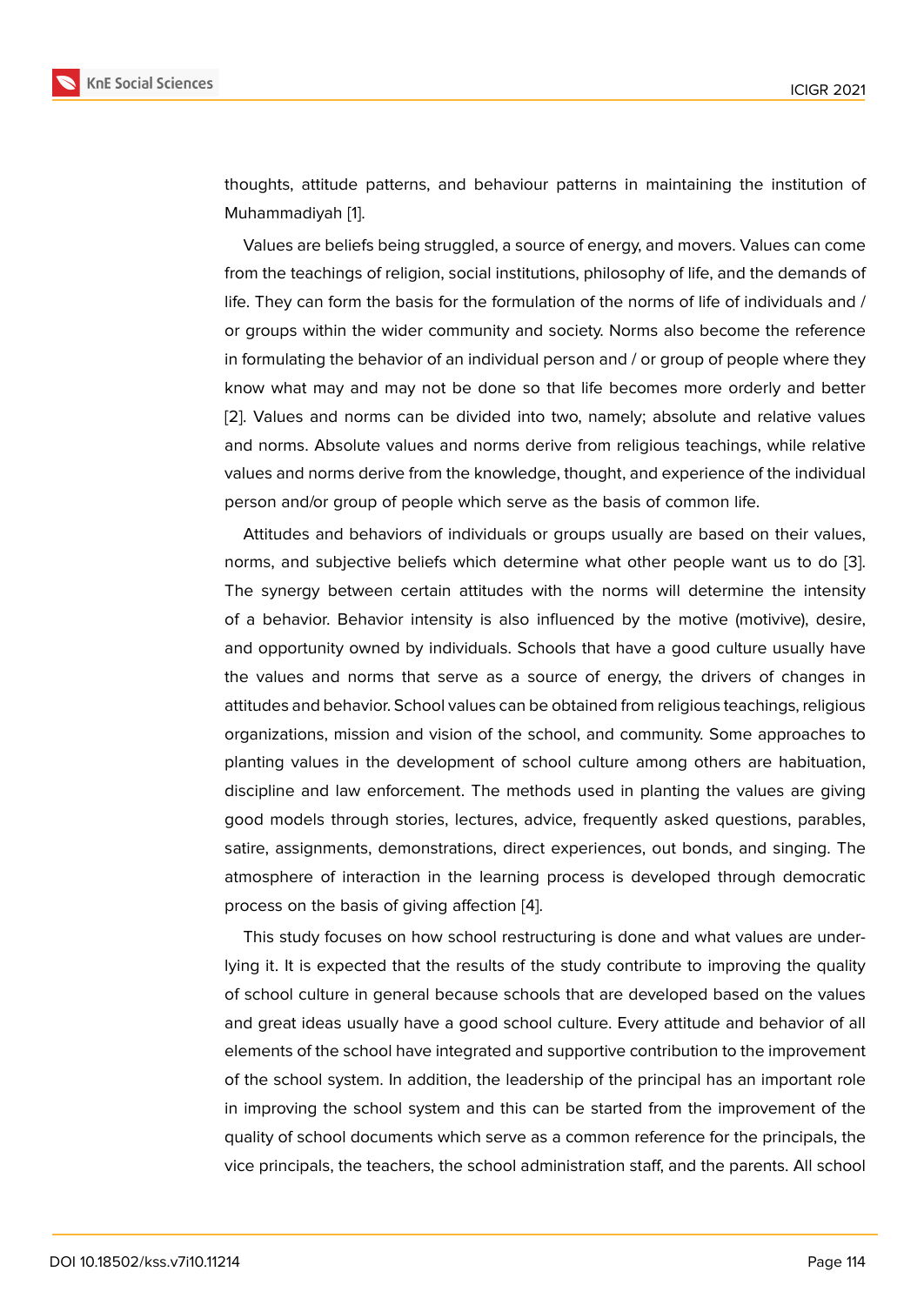

stakeholders (both internal and external ones) have also a similar role in building a good quality school culture.

# **2. Methodology**

The research used qualitative with case study approach. The setting of the study was at MTs Muhammadiyah at Gandusari District, Trenggalek Regency. The bjects were the restructuring efforts and the values hold by Muhammadiyah board members and managers. The subjects of the study were the branch manager of Muhammadiyah Gandusari, the principal, the vice principals of the school, the teachers, the school committee. The data were collected by administering in-depth interview, documentation and observation techniques. The validity of data was ensured by credibility, transferability, dependability, and confirmability checking techniques. The data were then analyzed in interrelated stages of data display, data reduction, conclusion drawing, and data verification.

# **3. Findings: Preliminary**

### **3.1. Findings**

The Muhammadiyah charity effort is the spirit of the organization. The Muhammadiyah branch organization that has no charity effort is considered meaningless. The presence of Muhammadiyah organization board members should give impact to the surrounding community. As a movement organization, the Muhammadiyah organization board members should hold the attitudes of innovation and creativity in managing the organization. Therefore, the togetherness and the cohesiveness in building relationships are very crucial. After SMP Muhammadiyah Gandusari was closed, Muhammadiyah branch management in Gandusari were confident to continue to develop a charity effort in the educational aspect which was the public interest. At that time, the choice was to establish a Madrasah Tsanawiyah (MTs) Muhammadiyah. The selection of this type of educational institution, among others, was based on the assumption that in the District Gandusari there was no religious education institution yet.

Based on the data collected through interviews, observation and documentation, it was found that the process of institutional restructuring conducted from Muhammadiyah Junior High School (SMP) to be Madrasah Tsanawiyah (MTs) Muhammadiyah through several stages as follows. The first effort was mutual reflection. Reflection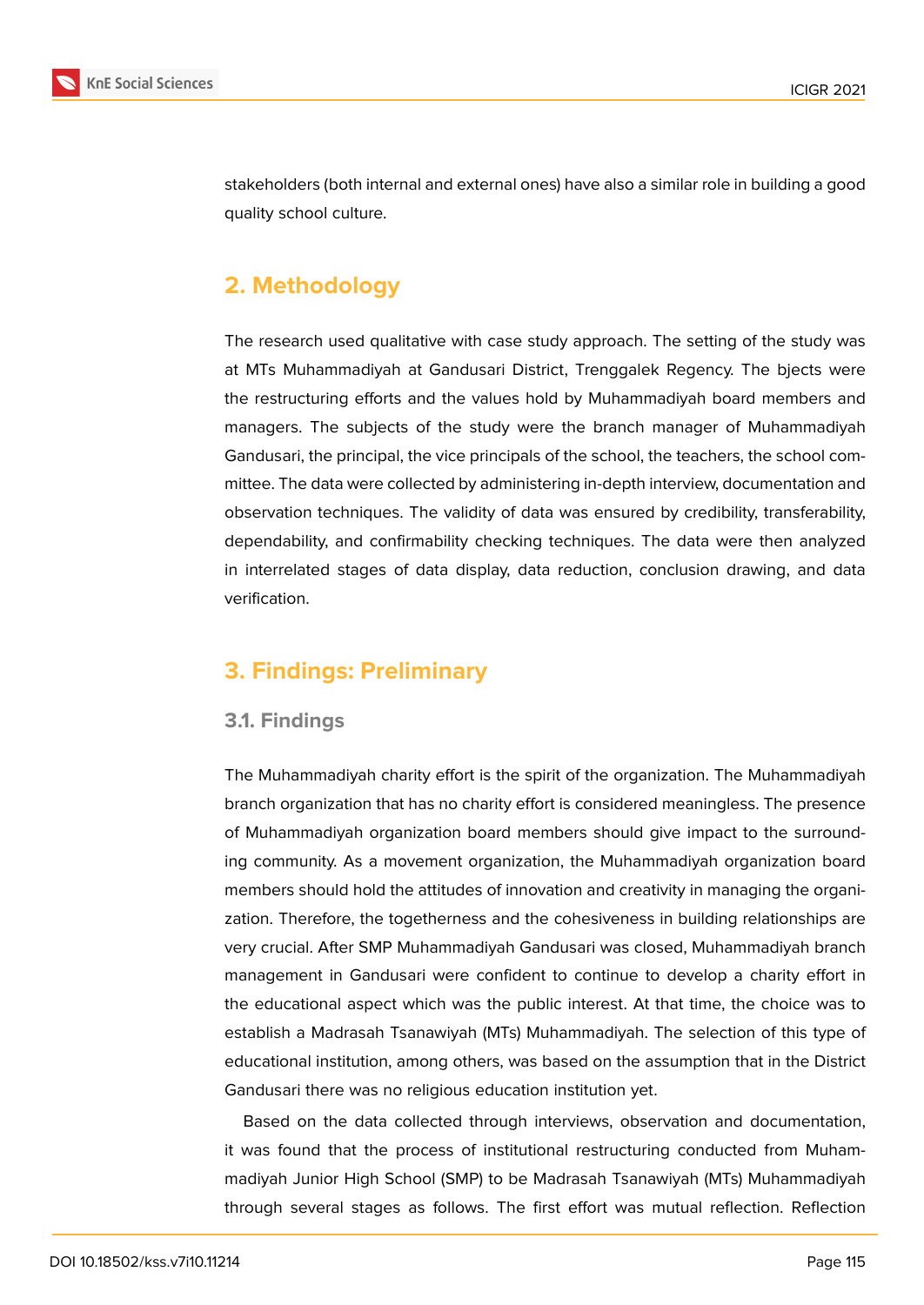**KnE Social Sciences** 



on internal potentials and external potentials were done. Muhammadiyah Junior High School increasingly could not be maintained because there was public demand. Several evaluation efforts resulted in two dimensions of the causes of the closure of SMP Muhammadiyah, namely internal and external dimensions. The internal dimensions, among others, were the decreasing confidence of the board toward the existence of SMP Muhammadiyah, the decreased school performance or quality, low quality of school management, weak internal unity of the institution, and minimal utilization of social capital of Muhammadiyah. Meanwhile, some external dimensions include lack of communications with the local community, the establishment of two SMPNs in Gandusari, the lack of support from Muhammadiyah branch and officials, and the low anticipatory power of social change trends. Both of these dimensions have a strong influence so that the energy and spirit of managers and administrators decreased, which mainly turn off the creativity, innovation, and effectiveness of the organization.

The second process was forming the core team. After the board and prospective managers agreed to establish MTs Muhammadiyah, the first step was to form a core team. It was stated by one of the respondents as follows.

"The board formed a core team consisting of some members of the Muhammadiyah Branch of Gandusari Sub-district and the prospective manager. The core tasks of the core team were ranging from inviting branch and regional leaders, planning and realizing important meetings, taking care of licensing to the District and Provincial Kemenag offices, including to the regional board (PW) of Muhammadiyah East Java ". (W.SW01.PAUPM.03042017).

In other words, the task of the core team was to prepare educational institutions and managers.The core team worked collaboratively, both with internal and external stakeholders of the school. In determining core team members, Muhammadiyah management considers internal and external potentials. Internal potentials include being a member and/or board of Muhammadiyah, having attitudes of loyalty, sincere (in terms of energy, wealth, knowledge, and time), being able to work in team, being collaborative, and having network (individual or group). Meanwhile, external potential include the Ministry of Religious Affairs policy in permitting the establishment of new schools, the individual / group networks, the fact that there was no Madrasah Tsanawiyah in Gandusari. The combination of these two potentials were utilized by the branch manager of Muhammadiyah Gandusari to implement his desire in establishing Madrasah Tsanawiyah (MTs). This was based on the culture developed among the Muhammadiyah where every branch of Muhammadiyah organization must have a charitable effort in accordance with its potential (local wisdom). Some charity efforts that can be selected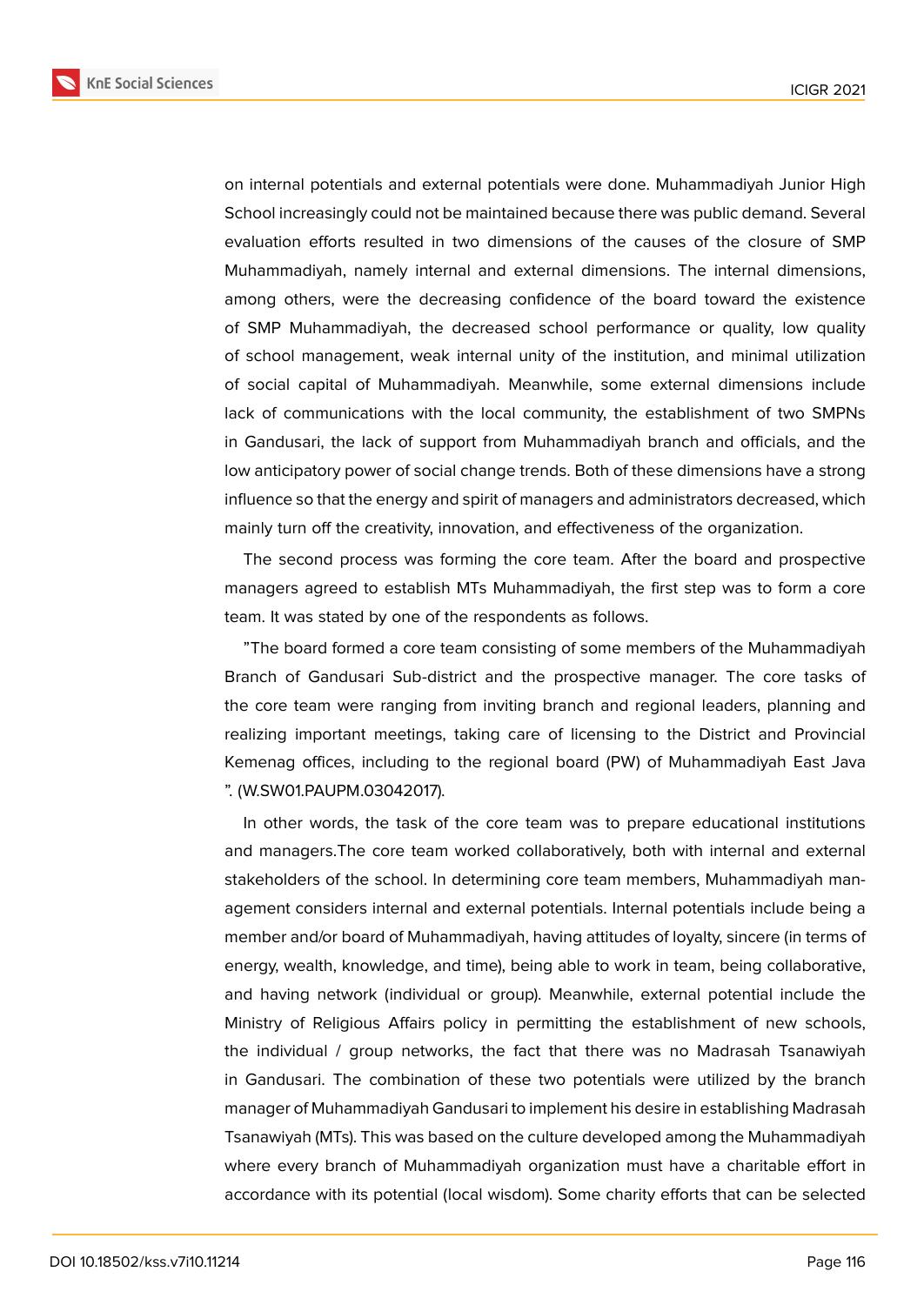

were in economic, social, educational, health, and art-culture fields. Such charitable efforts are part of the way the organization is positioned as an institution that benefits the people and the nation. The charitable effort of Muhammadiyah can also be interpreted as the implementation of "theology of al-ma'un" and the teachings of Islam that the best human beings are believers, *sholih* and beneficial to others (Surat al-Bayyinah / 98: 7).

The third process was planting the values of the struggle in order to sustain the spirit of doing charity. Indoctrination of values was used as an instrument to nourish the spirit of the managers and managers of business charities. The values embedded and made as a reflection material among others are the Muhammadiyah values, the spirit of purification of religious practices, the revitalization of the meaning of amar ma'ruf nahyi mungkar, and the values of being Indonesian citizen and Muhammadiyah member.

Dealing with Muhammadiyah values, Muhammadiyah presence in society should have meaning for good thought, attitude patterns, and daily behavior patterns. Da'wah must always apply the principles of knowledge and behavior change with the approach of "empowering". Society needs to be empowered in various aspects ranging from *Tauhid* matter, Islamic teaching, and Indonesia view as well as religion, economics, social, education, health, and art-culture aspects. Muhammadiyah must give the color of change by applying the values taught to the QS. al-Ma'un (now it is known as Al-*Ma'un's* theology.

In terms of the spirit of purification of religious practices, the practice of worship must be adapted to the teachings of the Prophet Muhammad. The socio-cultur condition of society is a factor of religious practice which is not according to Islamic teachings, for example; superstition, bid'ah, singkretisme and so forth. The mission of Muhammadiyah presence is to improve such religious practices so that the presence of dakwah is beneficial to the surrounding community. So the education charity effort becomes urgent.

For *Amar ma'ruf nahyi mungkar* issue, the meaning of this da'wah principle is to conduct activities that are positive, beneficial to the people and the nation, solving the problems of people and nation, reducing the negative impacts, and preventing the occurrence of the helplessness of the people and the nation. Therefore, the establishment of a business charity becomes imperative as the implementation of al-*ma'un* theology.

Related with the spirit of Islam and Nationality, the orientation of dakwah Muhammadiyah is devotion to people and nation. These two objects of dakwah become spirits and binding energies for all administrators and members of Muhammadiyah. That is why, Muhammadiyah still exists and is relevant to the needs of development. Therefore,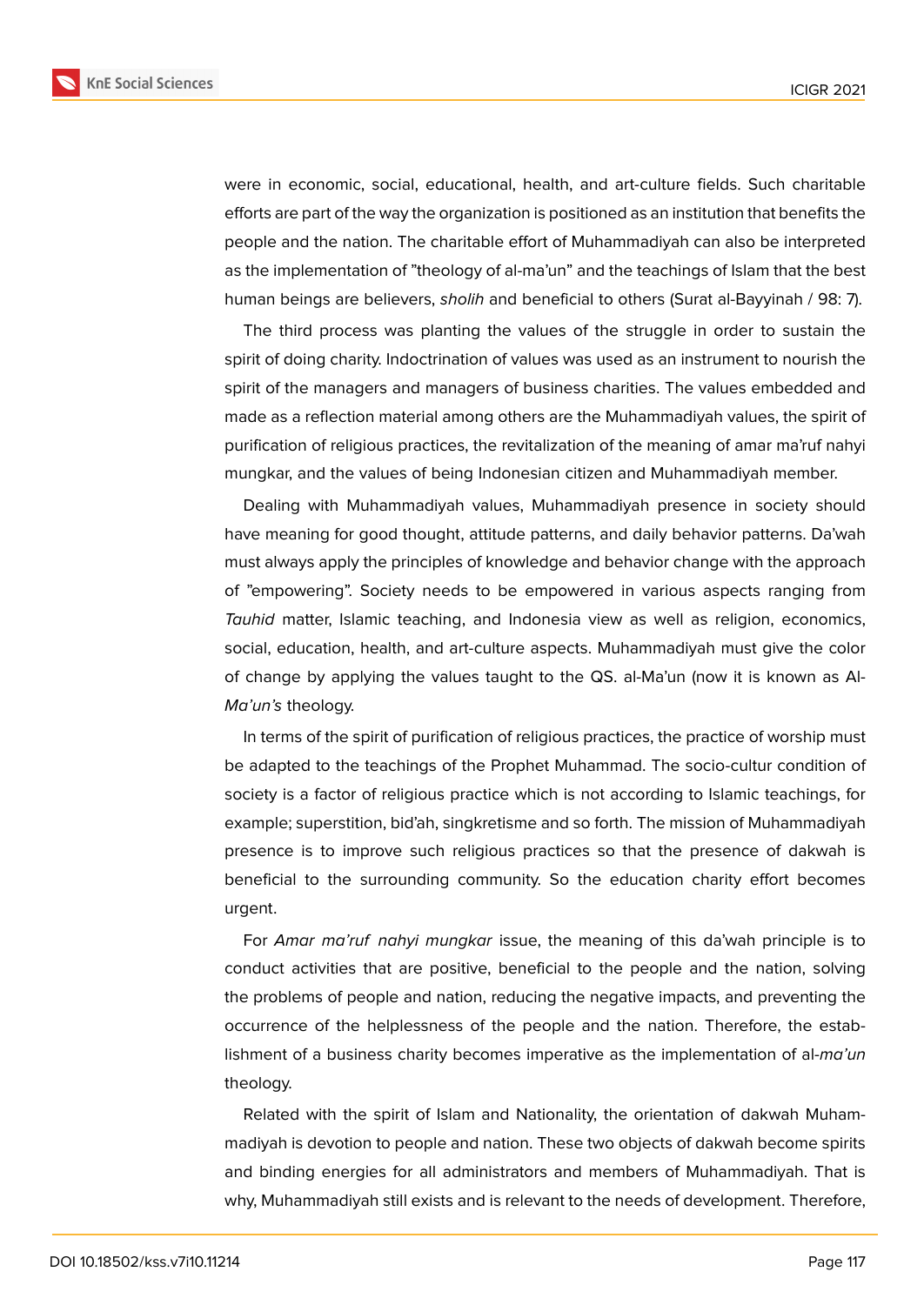

creativity, innovation, and renewal are the main principles in order to present a da'wah model that has a positive impact.

| No | <b>Activity</b>           | <b>Aspect of Activity</b>                                                                                                                                  |
|----|---------------------------|------------------------------------------------------------------------------------------------------------------------------------------------------------|
|    | Reflection                | Organizational internal dynamics Orga-<br>nizational external dynamics                                                                                     |
|    | teams                     | Establishmen of core Considering internal potentials Consid-<br>ering external potentials                                                                  |
|    | of institution's struggle | Indoctrination of values Muhammadiyah's values Purification of<br>religious practices Amr ma'ruf nahyi<br>mungkar The spirit of the Indonesia<br>and ummat |

Table 1: Summary of Restructuring Process of Muhammadiyah School.

### **3.2. Discussion**

Reflection is a mirror, picture, contemplation and introspection of what we are and have done. Meanwhile, reflecting is the activity of contemplating, reflecting, considering, thinking, for what we are and have done. After realizing that it was not possible to continue SMP Muhammadiyah by considering internal and external factors, Executive Board and managers of SMP Muhammadiyah continued to conduct studies, discussions, and reflections in the form of focus group discussions (FGD). The FGD was followed by the Muhammadiyah Branch Executive (PCM) of Gandusari and the Regional Board of Muhammad (PDM) of Trenggalek and the SMP Muhammadiyah management staffs once a week. Before the FGDs were conducted, usually a joint prayer (riyadloh) and structured discussion were done. The focus of the discussion ranged from the reorientation of educational institutions, the preparation of action plans, the implementation, and the evaluation. Reorientation is an effort to develop and / or change the type of educational institution that suits the needs of the community. The activity plan drafting includes what steps will be undertaken, who will do the plan, when the plan will be done, who will be involved, and what other institution will be involved. The compilation of activity in the form of activity matrix table is written systematically. Implementation of activities describes what activities are carried out from the preparation and inauguration of institution establishment, as well as monitoring each stage of the activity. Meanwhile, the evaluation of the program is done once a month which is inserted within the routine weekly FGD activities.

The expanded reflection activity involves the external stakeholders of the Muhammadiyah management, both individuals and institutions. Among the external stakeholders are community leaders, religion leaders, youth leaders, women leaders, prospective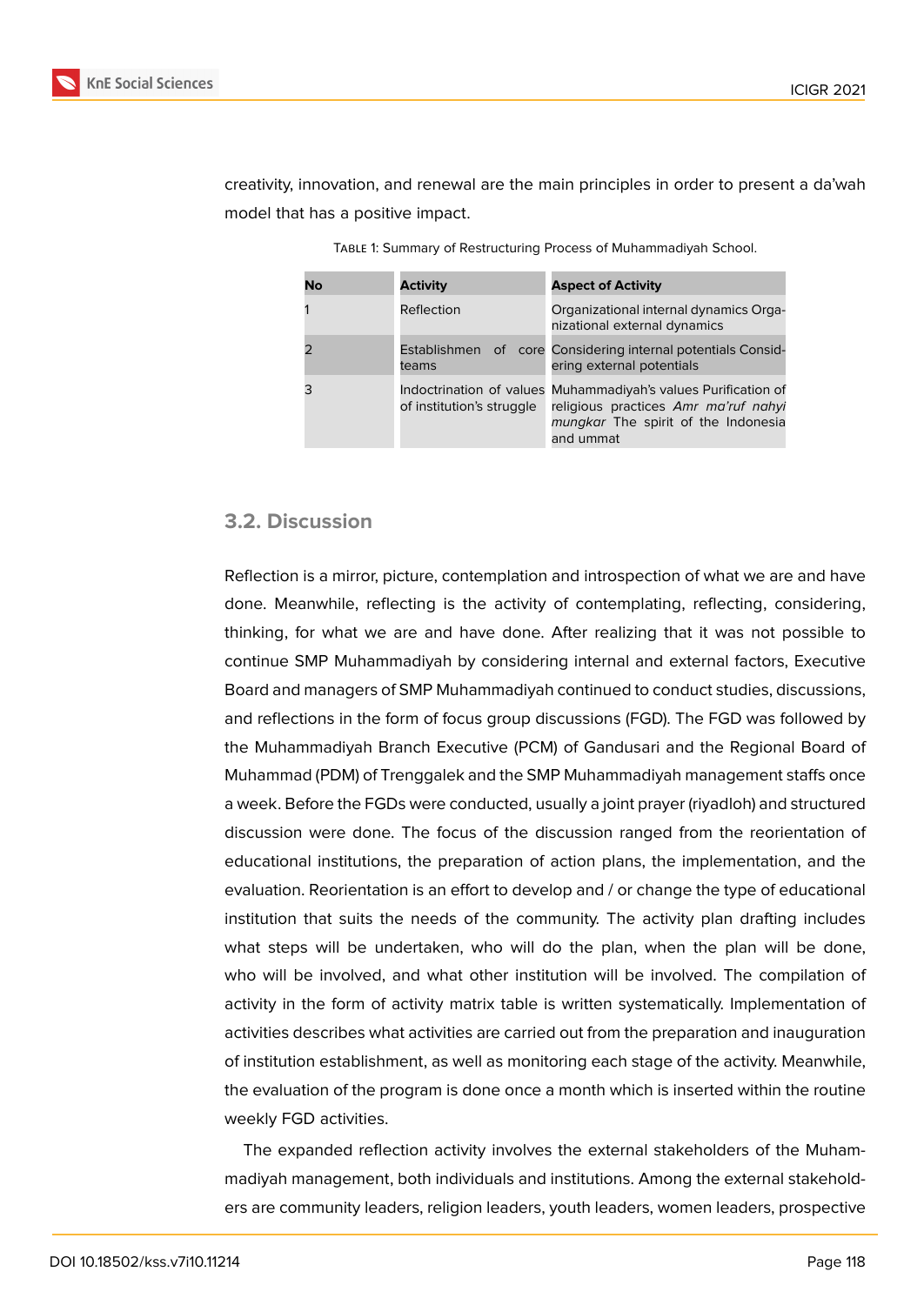student parents, higher educational institutions, and business and industry people. The involvement of external stakeholders is to provide the views, ideas, and models of institutional development that most people want. The information obtained from these stakeholders is used as a mandate to be realized by educational institutions and can also be part of the values that will be developed as a school culture [5]. Implementation of activities to realize the mandate of external stakeholders is done by integrating school curriculum with national, religious, and guidance values of the world of work and expectations of parents [6] [7]. The knowledge, awareness, and objecti[ve](#page-9-4)s of the establishment of MTs Muhammadiyah education institutions are parts of the Muhammadiyah *da'wah* model developed in Gandusari for the purification of religious practices. In addition, it was also co[nsi](#page-9-5)d[e](#page-9-6)red as a long-term strategy for the existence and continuity of Muhammadiyah's struggle in giving the real contribution to the people and nation.

The decision to establish Madrasah Tsanawiyah (MTs) Muhammadiyah has been unanimous. To carry out the decision, the core team as the initial school development team was formed. One of the core team's tasks was in preparing the MTs Muhammadiyah. They also develop a good school culture. The school culture is urgent because it can drive the growth of school atmosphere, school culture, and the growth of cooperation among the founders [8] [9]. The development of school culture can be the foundation for MTs Muhammadiyah principals to accelerate the growth of quality schools. Discipline, cooperation, and optimization of the usefulness of each individual and group of school stakeholders is a [so](#page-9-7)[cia](#page-9-8)l capital for schools. The core team is headed directly by the principal in driving school culture maintenance activities by doing joint reflection [10]. Collective reflection is done routinely in the form of FGD every week by involving all elements of school stakeholders (both internal and external). This model also serves to test the commitment and loyalty in developing the school [11]. Cooperation, loyalty, [dis](#page-9-9)cipline, and commitment have become the character of the branch of Muhammadiyah (PCM), Gandusari. The character thus becomes the instrument to realize a quality school so that today MTs Muhammadiyah became one of the s[ch](#page-9-10)ools that many people demand.

FGD reflection objects include the school's internal and external potentials. The results of reflection are aimed at improving the principal's leadership system, school culture, and the development of the school's mission vision. Every element of the stakeholders involved in the FGD conveys ideas, ideas, expectations, and desires to reflect which are then summarized as mandates. The vision of the mission, based on the stakeholders' mandate, is further elaborated and developed in the preparation of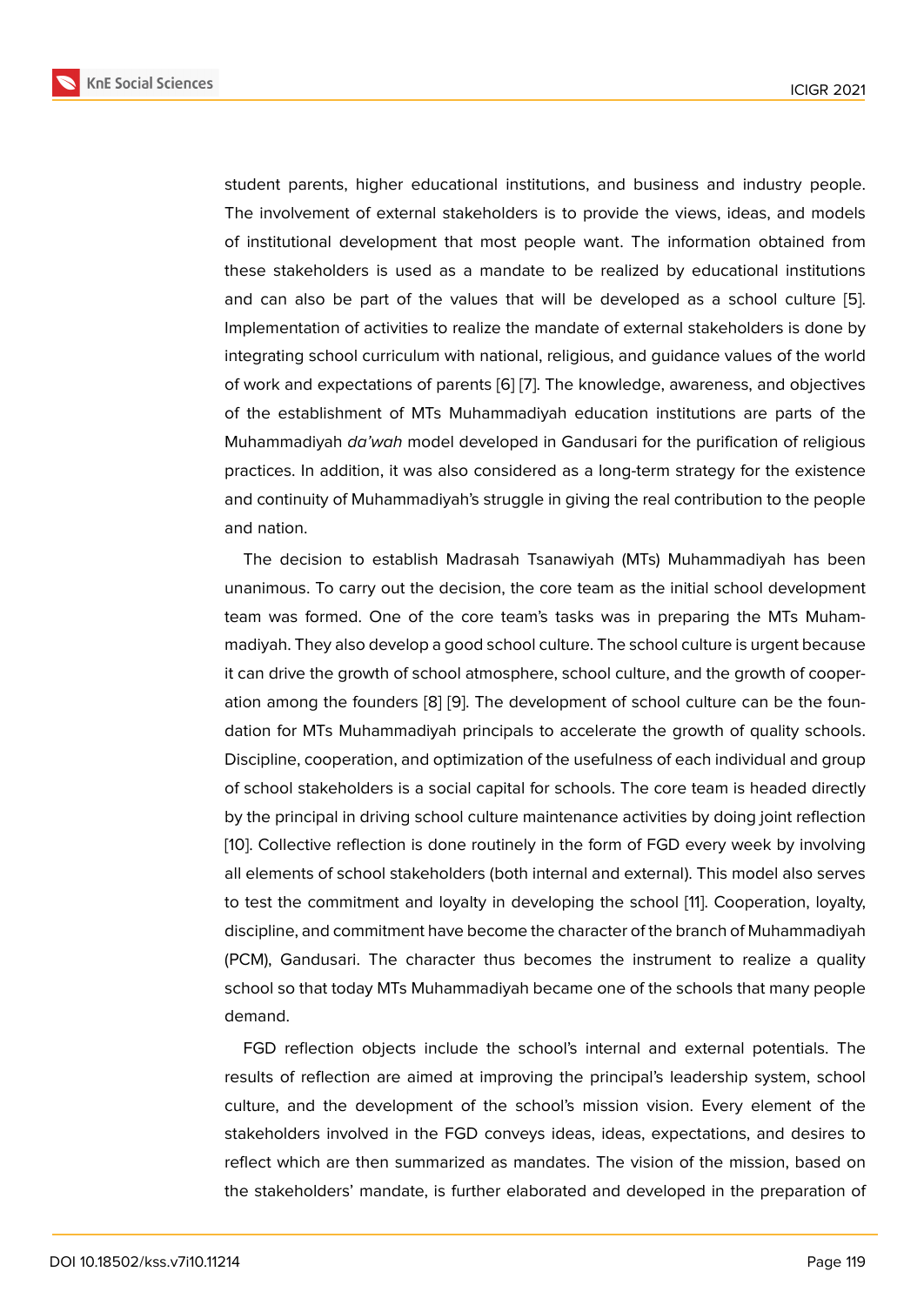curriculum and learning. According to previous research results, in general an effective school culture can be measured from curriculum and rigorous instruction, assessment and accountability, teacher effectiveness and professional growth, student and family involvement, stakeholder engagement, effective leadership, organization and structure, and sustainability [12]. The cultures to gather and to cooperate that have existed before the establishment of MTs Muhammadiyah were parts of positive cultures that need to be developed. Regular and structured meetings as the core team did can generate ideas and a good [wo](#page-9-11)rk plan. The core team succeeded in formulating the establishment time schedule of MTs Muhammadiyah starting from the stages of preparation, planning, execution, and evaluation.

The school culture is the daily quality of the everyday atmospher manifestation of rules, policies, norms, work-practices, work habits, and leadership style of the principal and the response of all staffs of the institution. Also, it can be interpreted as the spirit and belief that underlies the birth of the rules, norms and values that govern how individuals work. It is also the structure that governs how each component of the school establishes a formal and informal relationship with people and / or other institutions. It is also work system or procedure that governs how work habits should be owned by the head and other school elements. In other words, school culture is a blend of values, beliefs, assumptions, understandings, and expectations that school principals and other stakeholders believe, and it serves as a guide for behavior and as a solution to problems faced in school. Rules, policies, order, and the orientation of relationships between individuals within the school are developed based on the values and beliefs that form the basis. The basis of school development can come from the teachings of religion, nationality, organizational goals (foundations) where schools take shelter, and / or teachings of religious organizations / community. The fundamentals of the development value of MTs Muhammadiyah Gandusari were derived from religious doctrine, nationality, and Muhammadiyah principles [13] [14]. These values and beliefs are used as instruments of doctrine / teachings that form the basis of how to think, behave, and behave in developing quality school culture.

There are three stages of development of quality [sch](#page-9-12)[ool](#page-10-0) culture, namely; the development on the level of spirit and values, the development on the technical level, and the development at the social level. The development of school spirit and values begins by identifying different spirits, values, beliefs, theologies, dogmas, and teachings about the optimization of charity effort that benefit the surrounding community. The values that encourage, motivate, and hope for the development of high school culture in MTs Muhammadiyah Gandusari, include the values of the Muhammadiyah, the purification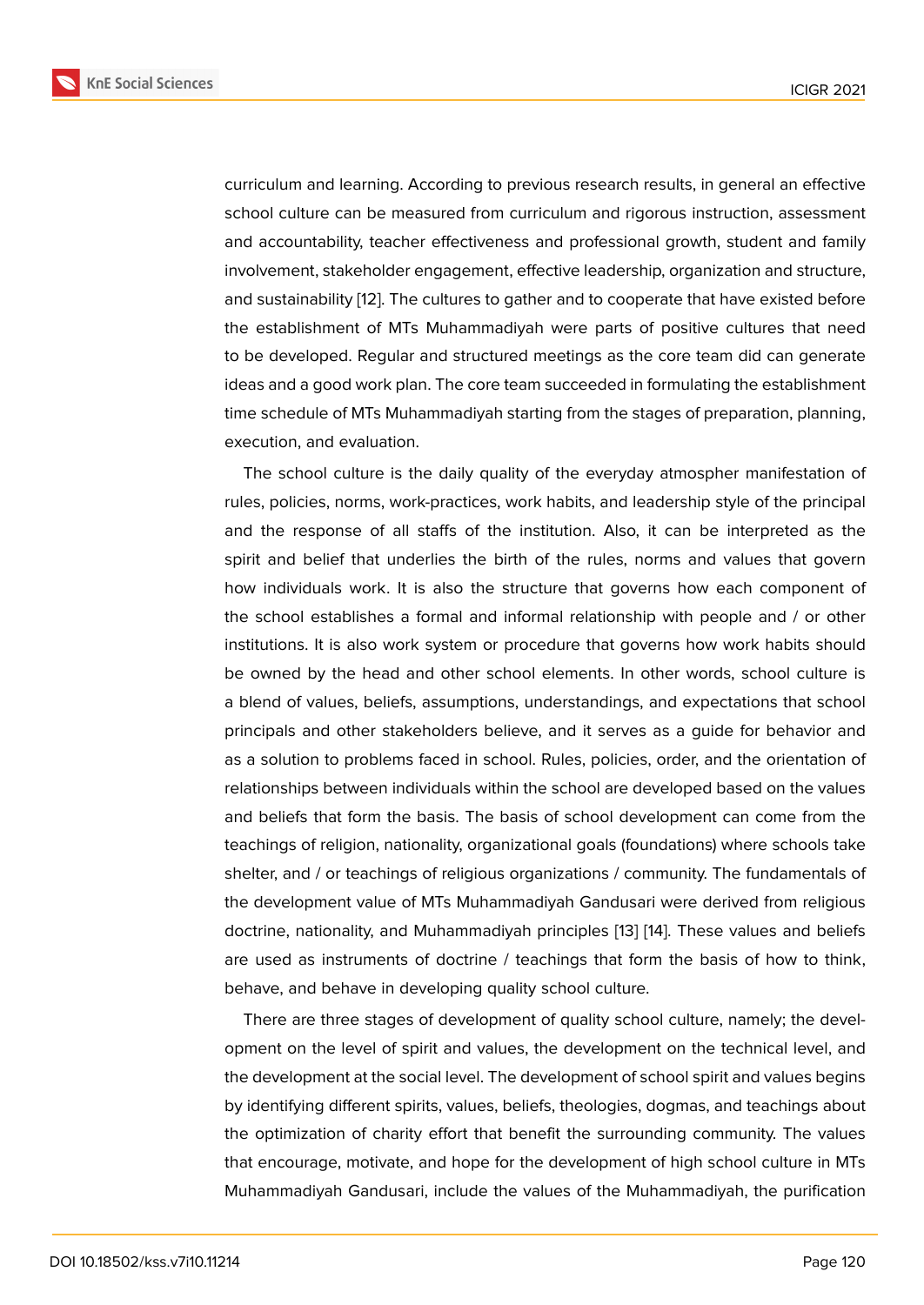**KnE Social Sciences** 



of religious practices, the *amar ma'ruf nahyi mungkar*, and the spirit of Indonesian and Islam. These values are indoctrinated into the minds of management and managers of MTs Muhammadiyah, through regular meetings, work meetings, morning teaching, and formal institutional meetings. The development of the technical level is done after the principal along with stakeholders successfully identifies the spirit and values by developing various management work procedures, management toolkits, and schoolbased management work habits that are reflected from beliefs and the foundations of school-building theology. The creation of a framework and various work guidelines is thus done through a series of workshops involving all school stakeholders so that the level of participation is high. The high level of participation of all stakeholders in the creation of a work framework, work system, or software of the institution works allows a high level of input and successful implementation. Development of social level is the process of implementation and institutionalization so that it becomes habit (work habits) in school and outside the school. In practice, this social stage is the publication of various norms, such as policies, rules, and other school regulations, including the unwritten policies the principal has conveyed in formal and non-formal meetings.

# **4. Conclusion**

Based on the findings on the restructuring process at Muhammadiyah school, it can be concluded that the restructuring of the Muhammadiyah charity effort was first done through reflection which resulted in finding the decreasing of the confidence of the board toward SMP Muhammadiyah, the decreasing of school quality, the lack of quality of school management, the weak internal unity of the institution, the lack of utilization of social capital owned by Muhammadiyah, the lack of communication with the local community, the establishment of two SMPN in Gandusari, the lack of support from Branch organization of Muhammadiyah, and the lack of anticipatory power against the tendency of social change. The second process was forming a core team who prepare educational institutions and managers. This team works collaboratively, both with internal and external stakeholders of the school. The elements of the core team were Muhammadiyah managers who are members and / or administrators of Muhammadiyah, loyal, sincere (manpower, wealth, knowledge, and time), able to work team, collaborative, and have network with individuals and / or groups. The third process was the cultivation of the values of the struggle in order to sustain the spirit of charity effort. Among others are the values Muhammadiyah, the spirit of purification of religious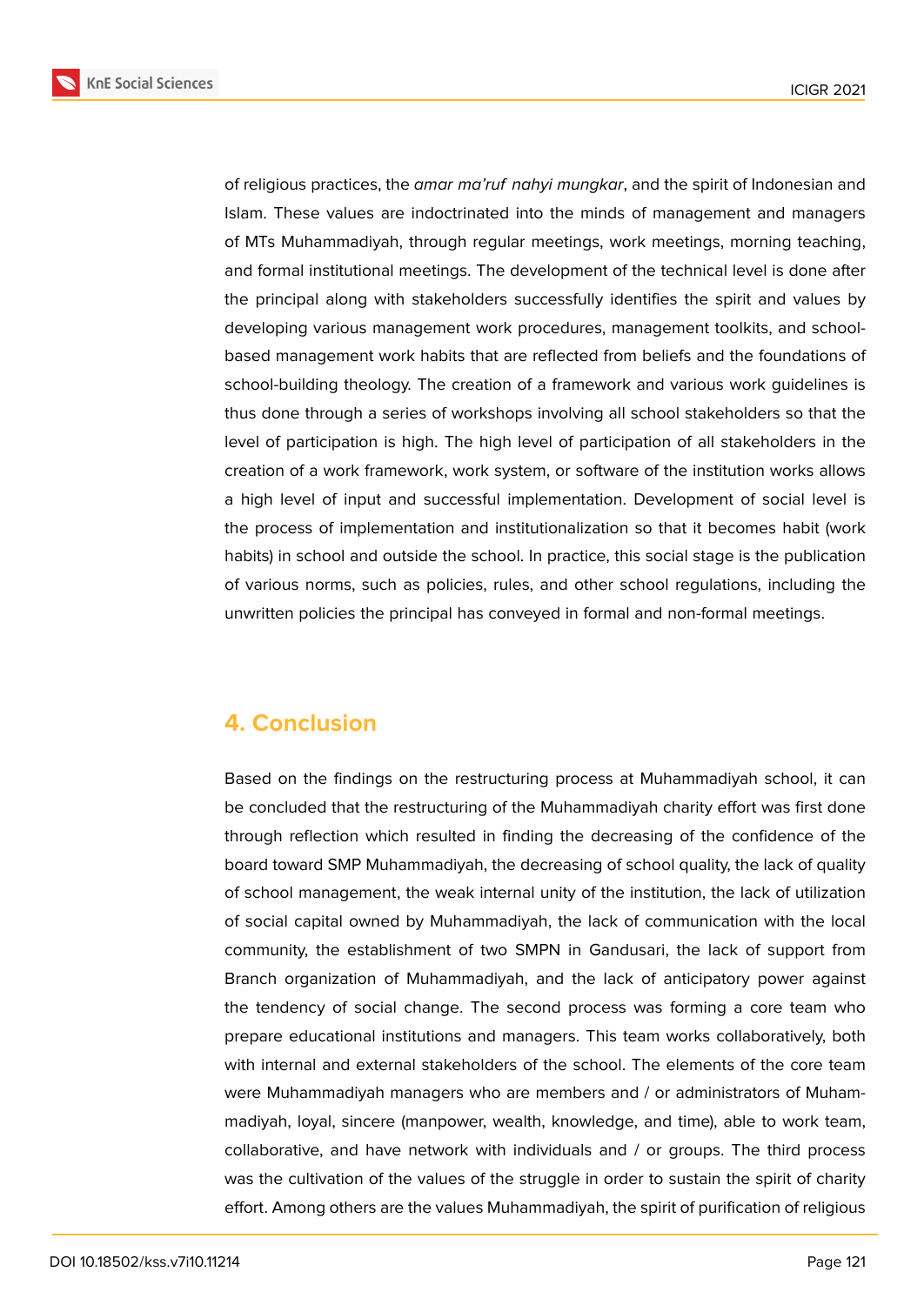

practices, the revitalization of the meaning of amar ma'ruf nahyi mungkar, and the values of Indonesia and Muhammadiyah.

## **References**

- <span id="page-9-0"></span>[1] Elias MJ, Parker SJ, Kash VM, Dunkeblau E. Social-emotional learning and character and moral education in children: Synergy or fundamental divergence in our schools? J Res Character Educ. 2007.
- <span id="page-9-1"></span>[2] Mustafa H. Perilaku manusia dalam perspektif psikologi sosial. Junal Administrasi Bisnis. FISIPUnpar.(7)1 2011. 143-156
- <span id="page-9-2"></span>[3] Suharyat Y. Hubungan antara sikap, minat dan perilaku manusia. Region. (2)1.2009. 34-42
- <span id="page-9-3"></span>[4] Muhtadi A. Penanaman nilai-nilai agama dalam pembentukan sikap dan perilaku siswa sekolah dasar Islam terpadu Luqman Al-Hakim Yogyakarta. Jurnal Penelitian dan Evaluasi Pendidikan. (8)1 2006. 1-15
- <span id="page-9-4"></span>[5] Khairudin M, Susiwi S. Pendidikan karakter melalui pengembangan budaya sekolah di sekolah Islam terpadu Salman Al Farisi Yogyakarta. Jurnal Pendidikan. Karakter. (4)1 2013. 77-86
- <span id="page-9-5"></span>[6] Ghufron A. Integrasi nilai-nilai karakter bangsa pada kegiatan pembelajaran. Cakrawala Pendidik; 2010. https://doi.org/10.21831/cp.v1i3.230
- <span id="page-9-6"></span>[7] Cahyono H. Pola pengembangan pendidikan karakter siswa (Sebuah studi di SDN 1 Polorejo). Jurnal Dimensi Pendidikan dan Pembelajaran. (3)2 2015.5-12
- <span id="page-9-7"></span>[8] Abdi R. Pengembangan budaya sekolah di SMAN 3 tanjung kabupaten Tabalong Kalimantan Selatan. Jurnal Penelitian dan Evaluasi Pendidikan. (10) 2 2007. 191-200
- <span id="page-9-8"></span>[9] Jones W. Eight elements of high school improvement: An annotated bibliography. National Hight School Center.American Istitute Research. USA.2009.
- <span id="page-9-9"></span>[10] Diggins PB. Reflections on leadership characteristics necessary to develop and sustain learning school communities. School Leadership and Management. 1997;17(3):413–26. https://doi.org/10.1080/13632439769953
- <span id="page-9-10"></span>[11] Eaker J. Keating R. A shift in school culture. Jurnal Staff Development. (29)3 2008.14- 17
- <span id="page-9-11"></span>[12] NHS Center. High school improvement: Indicators of effectiveness and school-level benchmarks. National High School Center; 2012.
- <span id="page-9-12"></span>[13] Pijanowski J. The role of learning theory in building effective college ethics curricula. Jurnal of College and Character. 2009;10(3).1-13. https://doi.org/10.2202/1940- 1639.1088